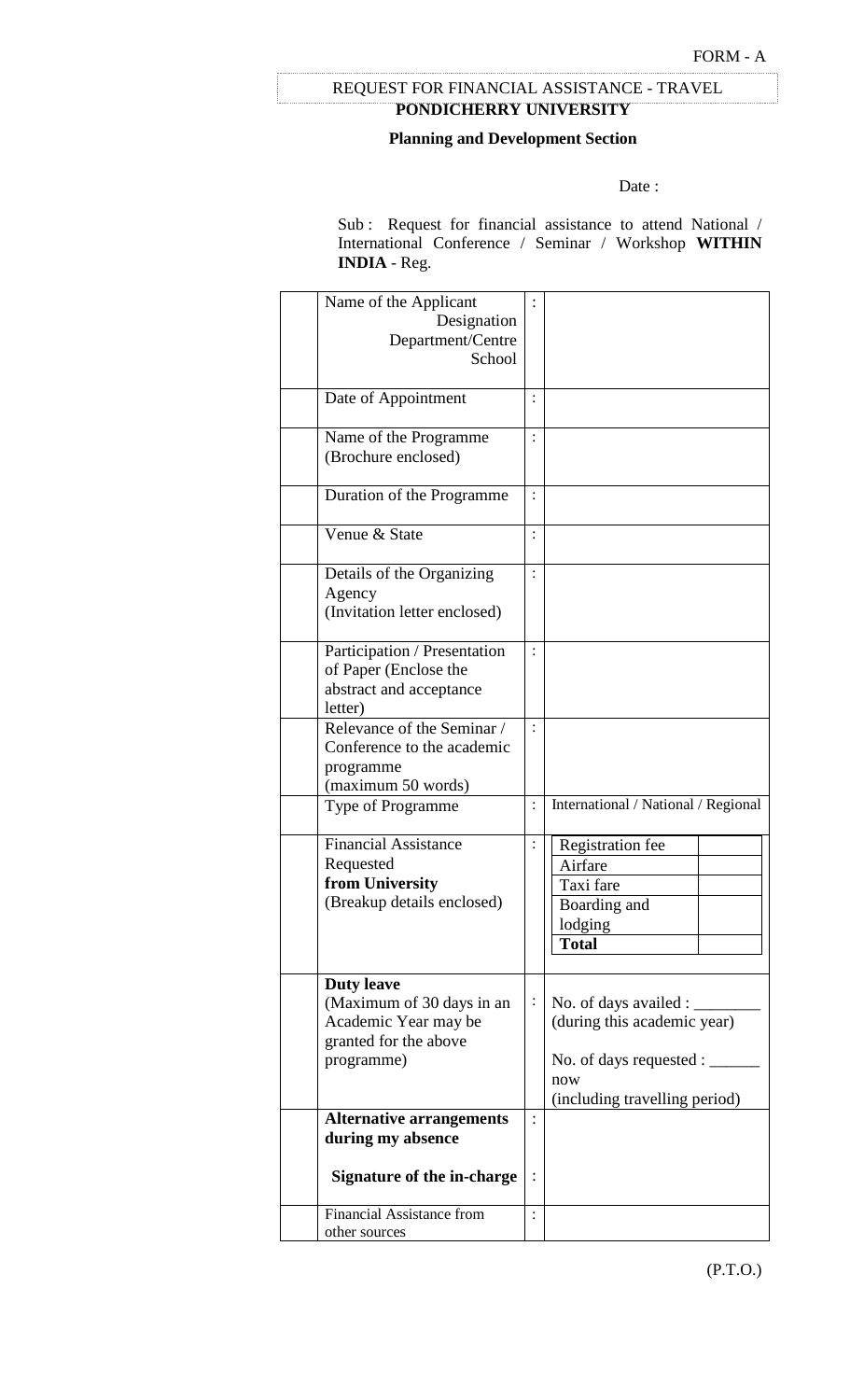... from pre-page,

| Assistance availed previously<br>(if any)                  |                |                                                                                                                                            |
|------------------------------------------------------------|----------------|--------------------------------------------------------------------------------------------------------------------------------------------|
| Signature of the Applicant                                 | $\ddot{\cdot}$ |                                                                                                                                            |
| Recommendation of the<br>H.O.D with justification          |                |                                                                                                                                            |
| Recommendation of the<br>Dean                              |                |                                                                                                                                            |
| <b>Office Use Only (P&amp;D)</b>                           |                |                                                                                                                                            |
| Maximum amount<br>permissible<br>(as per U.G.C. norms)     | $\ddot{\cdot}$ | TA/DA as per University rules<br>& Registration fee subject to a<br>maximum of '10,000/- may be<br>paid on 100% basis once in 6<br>months. |
| Maximum amount<br>permissible (as per<br>University norms) |                | <b>Registration fees</b><br>Air fare<br>Taxi fare<br>Accommodation<br>and food<br><b>Total</b>                                             |
| Availability of funds                                      |                |                                                                                                                                            |
| Assistance availed during<br>XII Plan period               |                | National<br>International                                                                                                                  |
|                                                            |                |                                                                                                                                            |
| Eligibility                                                |                |                                                                                                                                            |
| Remarks                                                    | $\ddot{\cdot}$ |                                                                                                                                            |

Hence, it is submitted for orders, whether the request may be considered without financial commitment on the part of the University / with financial assistance of `\_\_\_\_\_\_\_\_\_\_\_\_\_\_\_\_/- under

\_\_\_\_\_\_\_\_\_\_\_\_\_\_\_\_\_\_\_\_\_\_\_\_\_\_\_\_\_\_\_\_\_\_\_\_\_\_\_\_\_\_\_\_\_\_\_\_\_\_\_\_\_\_\_\_.

A.R. (P&D)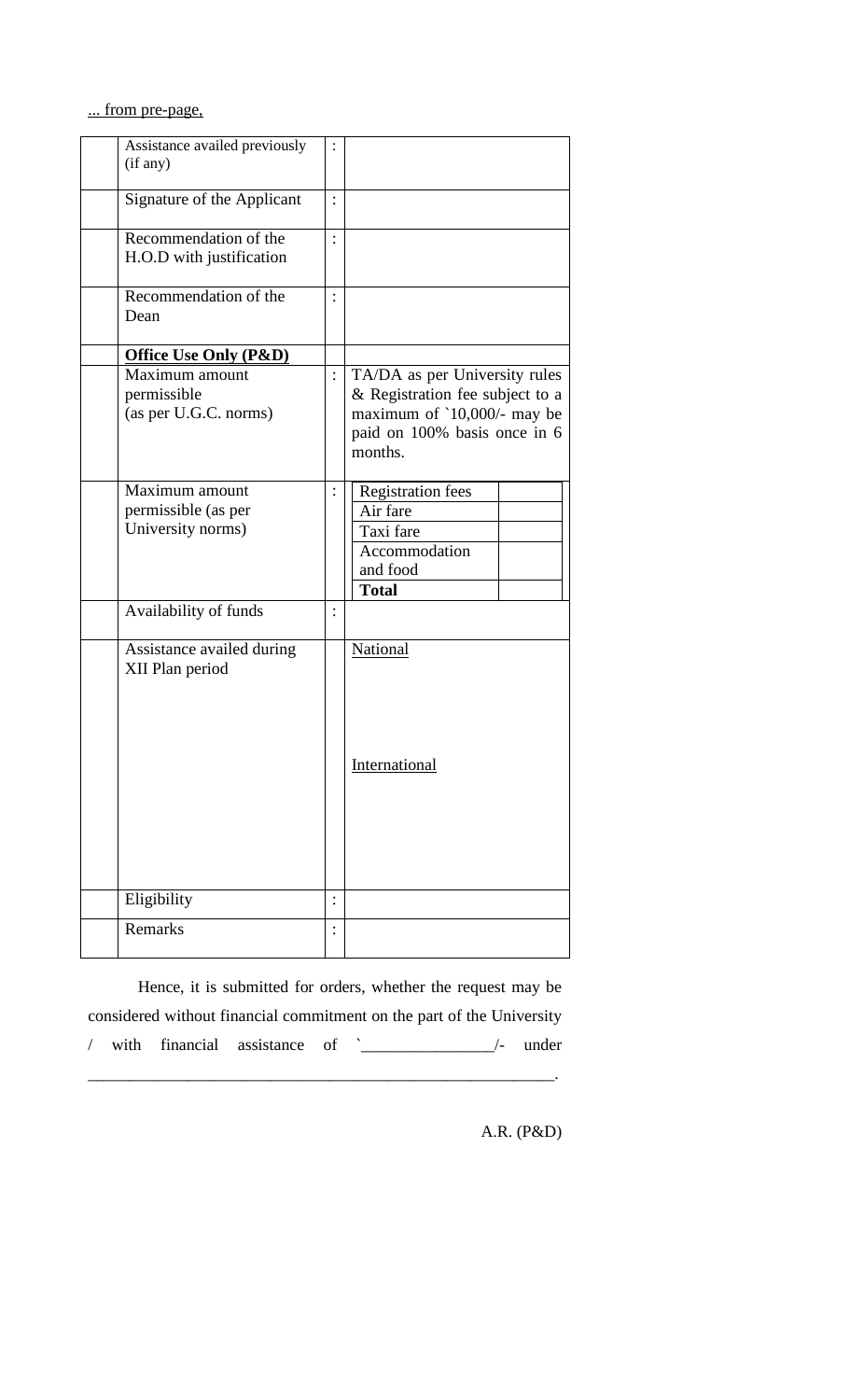# **PONDICHERRY UNIVERSITY** REQUEST FOR FINANCIAL ASSISTANCE - TRAVEL

### **Planning and Development Section**

Date:

Sub : Request for financial assistance to attend International Seminar / Conference / Workshop **IN ABROAD** - Reg.

| Name of the Applicant<br>Designation<br>Department/Centre<br>School                                                                    |                                                                                                                        |
|----------------------------------------------------------------------------------------------------------------------------------------|------------------------------------------------------------------------------------------------------------------------|
| Date of Appointment                                                                                                                    |                                                                                                                        |
| Name of the Programme<br>(Brochure enclosed)                                                                                           |                                                                                                                        |
| Duration of the Programme                                                                                                              |                                                                                                                        |
| Venue & Country                                                                                                                        |                                                                                                                        |
| Details of the Organizing<br>Agency<br>(Invitation letter enclosed)                                                                    |                                                                                                                        |
| Participation / Presentation<br>of Paper (Enclose abstract<br>and Acceptance of the<br>abstract)                                       |                                                                                                                        |
| Type of Programme                                                                                                                      | International Conference /<br>Seminar / Workshop                                                                       |
| <b>Financial Assistance</b><br>Requested<br>from University<br>(Enclose complete break up<br>& invoice for Air fare)                   | Registration fee<br>Airfare<br>Taxi fare<br>Per-diem charges<br><b>Total</b>                                           |
| <b>Duty leave</b><br>(Maximum of 30 days in an<br>Academic Year may be<br>granted for the above<br>programme)                          | No. of days availed :<br>(during this academic year)<br>No. of days requested:<br>now<br>(including travelling period) |
| Justify how your<br>participants in Seminar /<br>Conference will benefit<br>teaching and research<br>activities<br>(maximum 100 words) |                                                                                                                        |
| <b>Alternate arrangements</b><br>during my absence<br>Signature of the in-charge                                                       |                                                                                                                        |
| <b>Financial Assistance from</b><br>other sources                                                                                      |                                                                                                                        |
| Assistance availed previously<br>(if any)                                                                                              |                                                                                                                        |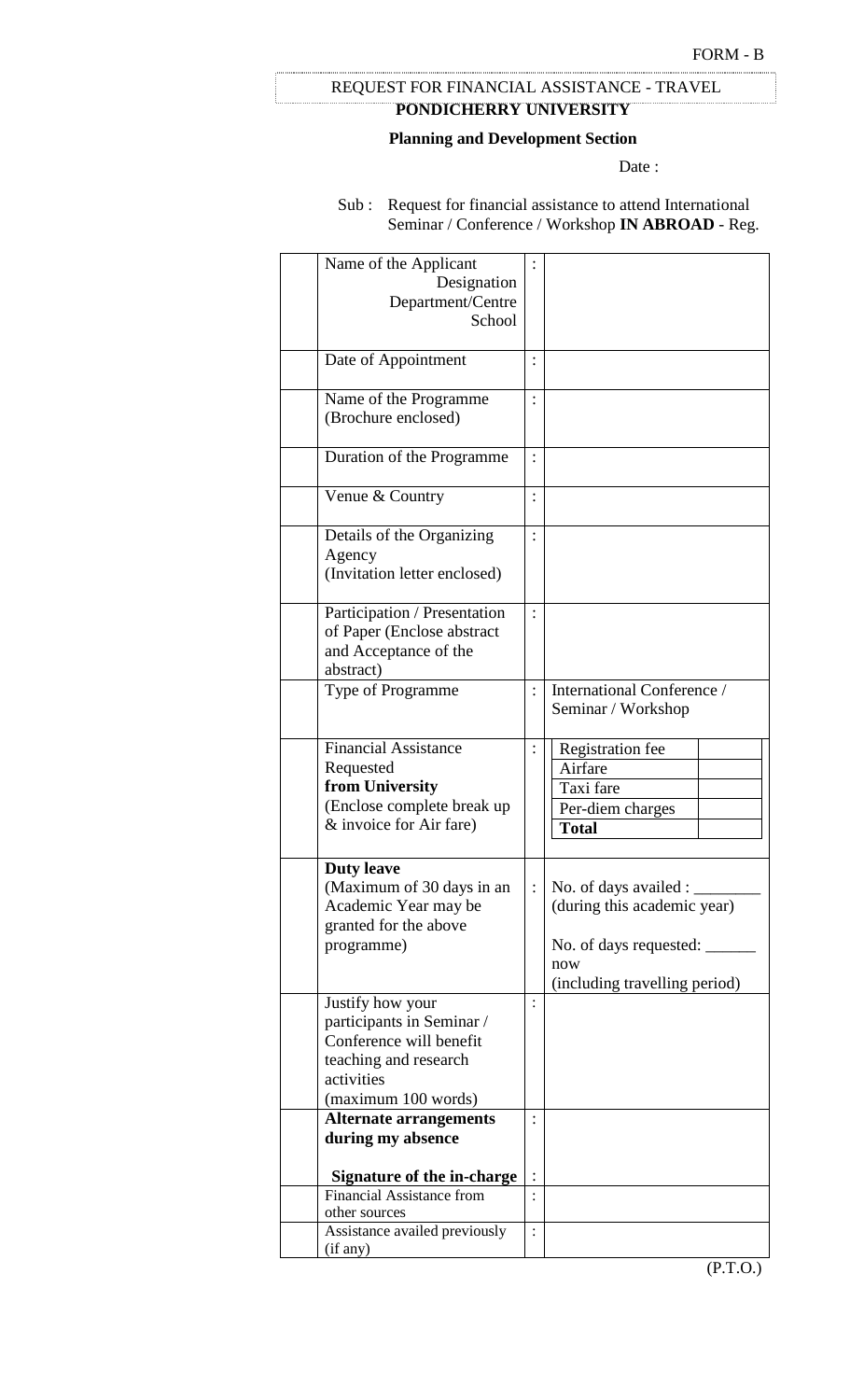… from pre-page,

| Assistance availed<br>previously (if any)                  |                            |                |                                                                                                                                           |
|------------------------------------------------------------|----------------------------|----------------|-------------------------------------------------------------------------------------------------------------------------------------------|
|                                                            | Signature of the Applicant |                |                                                                                                                                           |
| Recommendation of the<br>H.O.D with justification          |                            |                |                                                                                                                                           |
| Recommendation of the<br>Dean                              |                            |                |                                                                                                                                           |
| <b>Office Use Only (P&amp;D)</b>                           |                            |                |                                                                                                                                           |
| Maximum amount<br>permissible<br>(as per U.G.C. norms)     |                            | $\ddot{\cdot}$ | TA/DA as per university rules<br>& Registration fee may be paid<br>on 100% basis once in 3 years.                                         |
| Maximum amount<br>permissible (as per<br>University norms) |                            | $\vdots$       | <b>Registration fees</b><br>Air fare<br>Taxi fare<br>Per diem charges<br>for ____days<br>(excluding<br>travelling period)<br><b>Total</b> |
| Availability of funds                                      |                            | $\ddot{\cdot}$ |                                                                                                                                           |
| XII Plan period                                            | Assistance availed during  |                | National<br>International                                                                                                                 |
| Eligibility                                                |                            |                |                                                                                                                                           |
| Remarks                                                    |                            |                |                                                                                                                                           |

Hence, it is submitted for orders, whether the request may be considered without financial commitment on part of the University / with financial assistance of <u>`</u>\_\_\_\_\_\_\_\_\_\_\_\_\_\_\_\_/- under

\_\_\_\_\_\_\_\_\_\_\_\_\_\_\_\_\_\_\_\_\_\_\_\_\_\_\_\_\_\_\_\_\_\_\_\_\_\_\_\_\_\_\_\_\_\_\_\_\_\_\_\_\_\_\_\_.

A.R. (P&D)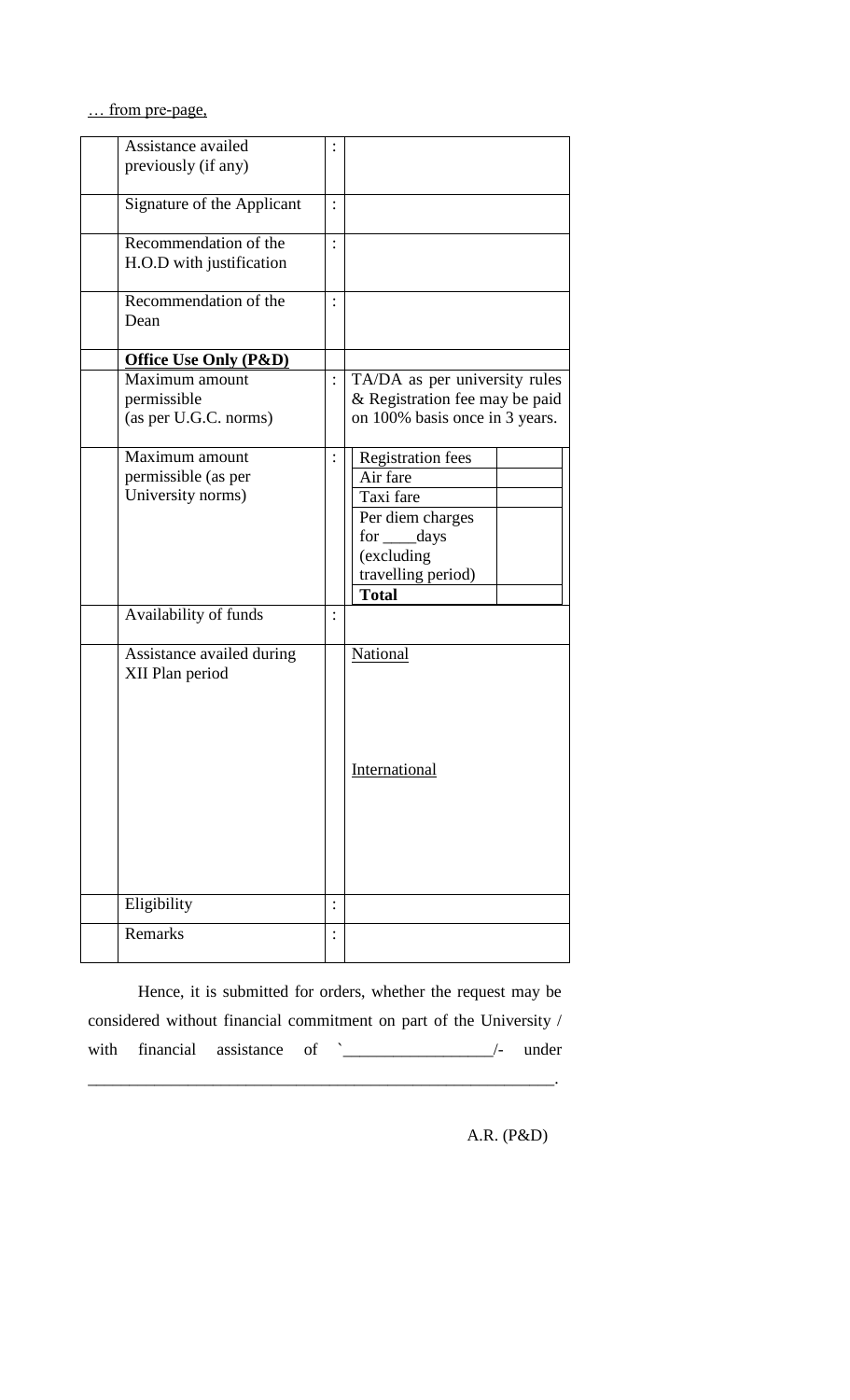# **PONDICHERRY UNIVERSITY**

## **Planning and Development Section**

Date:

Sub : Request for Permission with financial assistance to organize International / National / Regional level Conference / Seminar / Workshop / Symposium at Dept. of \_\_\_\_\_\_\_\_\_\_\_\_\_\_\_\_\_\_\_\_\_- Reg.

| Ref:                             |                |                            |
|----------------------------------|----------------|----------------------------|
| Name of the Coordinator of       |                |                            |
| the Programme                    |                |                            |
| Designation                      |                |                            |
| Department / Centre              |                |                            |
| School                           |                |                            |
| Title of the Programme           |                |                            |
| (Broucher / Minutes of the       |                |                            |
| <b>Department Organizing</b>     |                |                            |
| Committee enclosed)              |                |                            |
| Type of Programme                |                | International / National / |
|                                  |                | Regional                   |
|                                  |                |                            |
| Duration of the Programme        |                |                            |
|                                  |                |                            |
| If Co-Sponsored, Details of      |                |                            |
| the Co-sponsoring agency         |                |                            |
| <b>Financial Assistance</b>      |                |                            |
| Requested                        |                |                            |
| (a) From University              |                |                            |
| (b) From other sources           |                |                            |
| Total Expenditure involved       |                |                            |
| (Breakup details enclosed)       |                |                            |
|                                  |                |                            |
| <b>Financial Assistance from</b> |                |                            |
| other sources                    |                |                            |
| Relevance of the proposed        | $\ddot{\cdot}$ |                            |
| event to the academic            |                |                            |
| programmes of the                |                |                            |
| Department / Centre (Not         |                |                            |
| exceeding 200 words)             |                |                            |
| Whether holding the              |                |                            |
| proposed event has been          |                |                            |
| approved / recommended           |                |                            |
| by Programme Committee           |                |                            |
| or Faculty Committee?            |                |                            |
| (Enclose the signed              |                |                            |
| Minutes)                         |                |                            |
| If any sanctioned                |                |                            |
| previously                       |                |                            |
| Signature of the                 |                |                            |
| Coordinator                      |                |                            |
| Recommendations of the           |                |                            |
| H.O.D with justification         |                |                            |
| Recommendation of the            |                |                            |
| Dean                             |                |                            |

(P.T.O.)